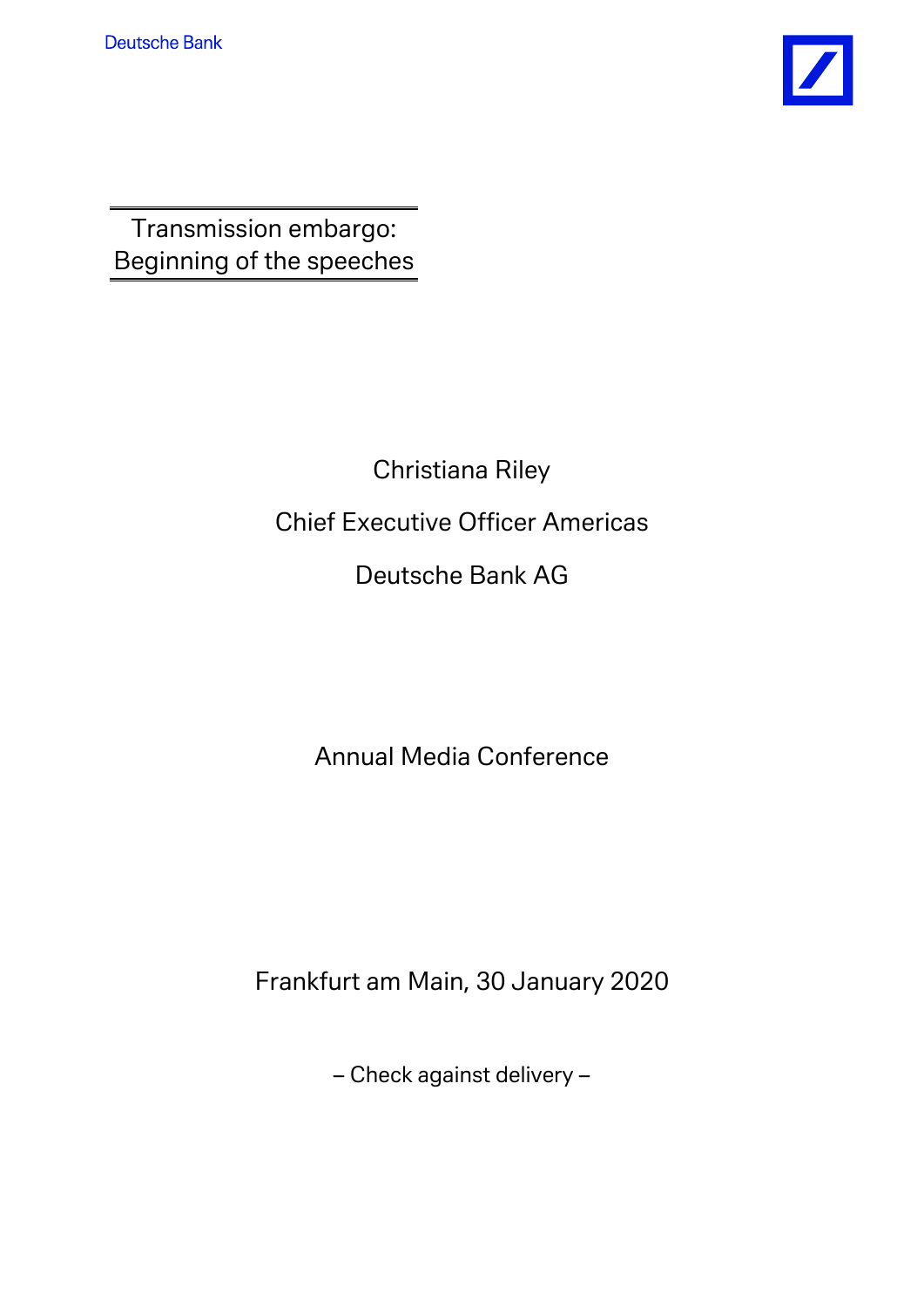You have heard from Christian, James and Fabrizio where we are in our transformation agenda. One crucial part of our new strategy is retaining and indeed strengthening our global network and our international businesses.

Before we announced our strategy last July, there was a public debate about whether Deutsche Bank should focus more on Europe or Germany. Consequently, this meant for some that we should exit the United States.

But that's certainly not the case: We are absolutely convinced that remaining global is the best strategy for our bank and our clients. And in order to be successful, Deutsche Bank needs to be global, with a meaningful footprint in the US.

I would like to explain to you today why the US plays a crucial role for us and how we have reshaped our business.

Firstly, let's look at the market in more detail:

As you know, the US is not only the largest economy in the world, but also the largest and deepest capital market.

- The US alone accounts for almost 50% of global capital market revenues. And the fee pool continues to grow, unlike that of Europe.
- The Americas represents 57% of the global debt capital markets, an essential business area for us.

But the US is not only an attractive market for banks – it is also of tremendous importance for our clients around the world. In particular, we can only successfully serve our corporate customers if we are relevant in this market.

- By 2018, 25% of DAX 30 companies' revenues came from the US.
- And Germany's biggest companies don't just sell their products there. Firms like SAP, BMW and Siemens are also making big investments in the US and raising money through its capital markets.
- German foreign direct investment into the US has been increasing over the last decade, with inflows in 2019 estimated to be the highest for almost 20 years.

We see the same picture elsewhere in Europe. There is a great and growing need for financing through the bond market. Last year, Eurozone companies issued 58 billion dollars of US dollar-denominated debt. But that was a quiet year by historical standards, compared with around 100 billion dollars in 2018.

In turn, euro investment grade issuance by US firms was 93 billion euros in 2019. That was 24% of all euro investment grade issuance, a record year for American corporate issuance in Europe.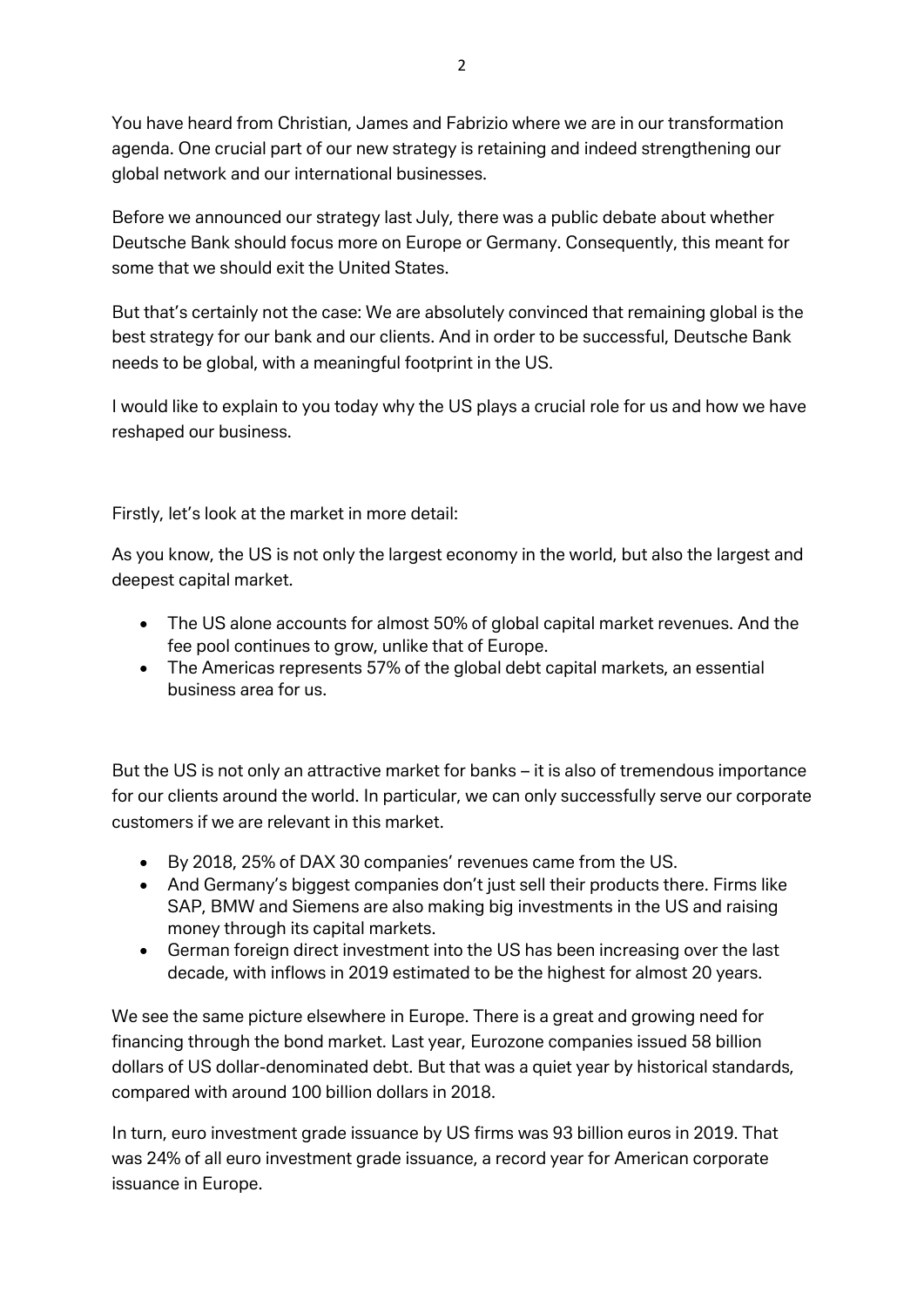This trend in global capital raising will continue. And with our strong global fixed income business we are very well positioned to support our clients worldwide.

At Deutsche Bank, our mission is to enable our customers to connect globally. This is what we were founded for 150 years ago, and something that we have pursued in America since 1872 when we took a stake in a private bank in New York, just two years after our bank was established.

Our US business now accounts for 20% of core group revenues. In addition to serving European companies, we also serve large US companies for whom we are paving the way in Europe or Asia.

Our role is to be a bridge between Europe, the US and the rest of the world. Looking back over the past three years, 99 of our top 100 clients by revenue did business with us in the US. Some 30% of our US corporate banking clients are headquartered in the US. 15% are German, 33% from the rest of Europe and 22% from Asia.

In short, our US business is an indispensable part of Deutsche Bank.

Now you may wonder why we didn't perform better in the US in recent years if the market is so attractive and relevant for our clients.

The answer is simple: we lacked focus. We kept too many options open, we wanted to be everything to everyone.

That's exactly what we changed last year.

With our new strategy, we have created the necessary clarity to further develop our business in the region. We are now focused on markets where we have a leading position.

Our clients greatly welcome this. And we have also regained our competitive edge in the labor market for top talent. In 2019, we were able to recruit 90 Managing Directors and Directors in the US.

So what are our key strengths?

- In Investment Banking, we are leaders in debt underwriting and financing. This is consistent with our strengths globally.
- In our Corporate Bank, we are highly relevant for global clients executing their business in the US, not least thanks to our first-class FX business. At the same time we are a partner for US businesses looking to manage their activities globally, particularly in Europe and Asia.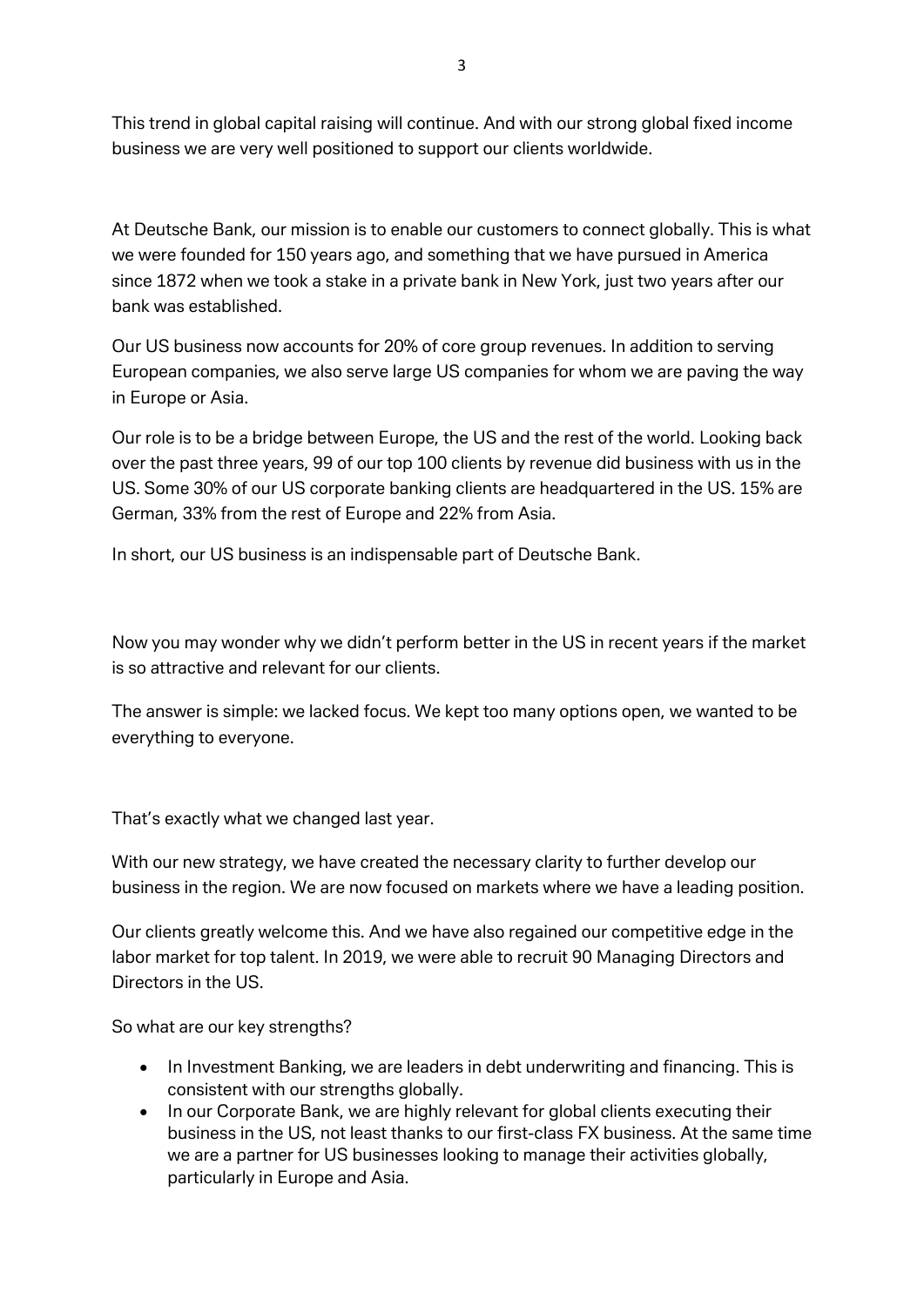- In Private Banking, we continue to focus on entrepreneurial wealth creators a steadily growing client group in the US.
- Additionally, we are expanding our product offering to meet the growing demand for sustainable investment solutions.

Considering there's interest in rankings, let me give you some examples of businesses where we are not only the leading non-domestic bank in the US but are among the top players in the market overall:

- We are the No. 1 euro-clearing bank globally, and there is no other non-US domiciled bank that clears more US dollar transactions than we do<sup>1</sup>.
- In our Leveraged Finance business we are absolutely toe-to-toe with the leading US banks.
- We are No. 1 in Commercial Real Estate Financing, both in the Americas and  $a$ loball $v^2$ .
- We are top 5 worldwide in Asset-Backed Financing thanks to our strong US business $3$ .

Given our strong position in the market and the positive growth outlook in the US, we can achieve a lot for our European and global clients there. And I regard it as my responsibility to make our different businesses in the US work more closely together. That is how I understand client-centricity as Fabrizio has just described it.

In 2019 we laid the foundations to shift our full focus back to this task. We are now deploying our resources where we are strong – while we have deemphasized or exited weaker areas.

As a result, we have reduced our leverage consumption in the US not just in absolute terms, but also as a percentage of the group. At the same time, we have reduced headcount by 9%, which is significantly ahead of schedule. Nonetheless, Core bank revenues in the US remained stable – both in absolute terms and as a share of Core bank revenues.

We also made good progress with on our control environment, after diligently focusing on strengthening it over the course of the past few years. We passed the Federal Reserve's Comprehensive Capital Analysis and Review both on a quantitative and on a qualitative basis, reflecting the improvements we have made. In 2020 we will be continuing our investments in controls – and to no small degree.

<span id="page-3-0"></span> <sup>1</sup> Source: SWIFT Peer Benchmark Report H1 2019

<span id="page-3-1"></span><sup>2</sup> Coalition H1 2019 Competitor Analytics

<span id="page-3-2"></span><sup>&</sup>lt;sup>3</sup> Coalition H1 2019 Competitor Analytics